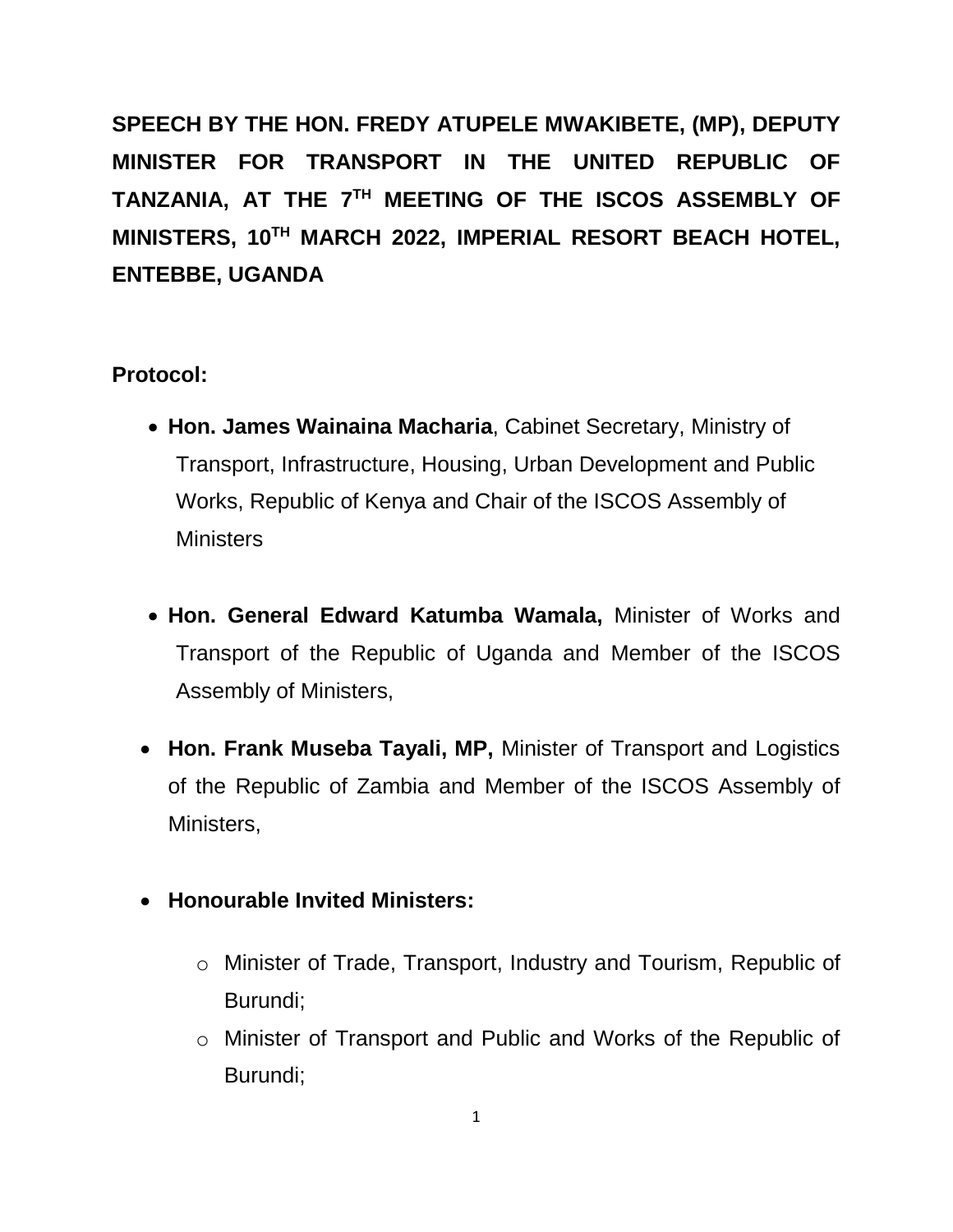- o Minister of Transport and Ways of Communications of the Democratic Republic of Congo;
- o Minister of Transport of the Federal Republic of Ethiopia
- o Minister Responsible for Transport, Republic of Malawi
- o Minister of Transport and Communications of the Republic of Mozambique,
- o Minister of Transport of the Republic of South Sudan
- o Minister of Transport of the Republic of Seychelles,
- o Minister of Blue Economy, Marine Resources, Fisheries and Shipping of the Republic of Mauritius,
- Mr. Daniel Mwanza Kiange, Secretary General of ISCOS,
- CEOs of the Various Stakeholders Institutions of the Region,
- Representatives of Regional Economic Commissions, Stakeholders of the Shipping and Maritime Industry, Development Partners and representatives of the Maritime, Shipping and Logistics Institutions Present.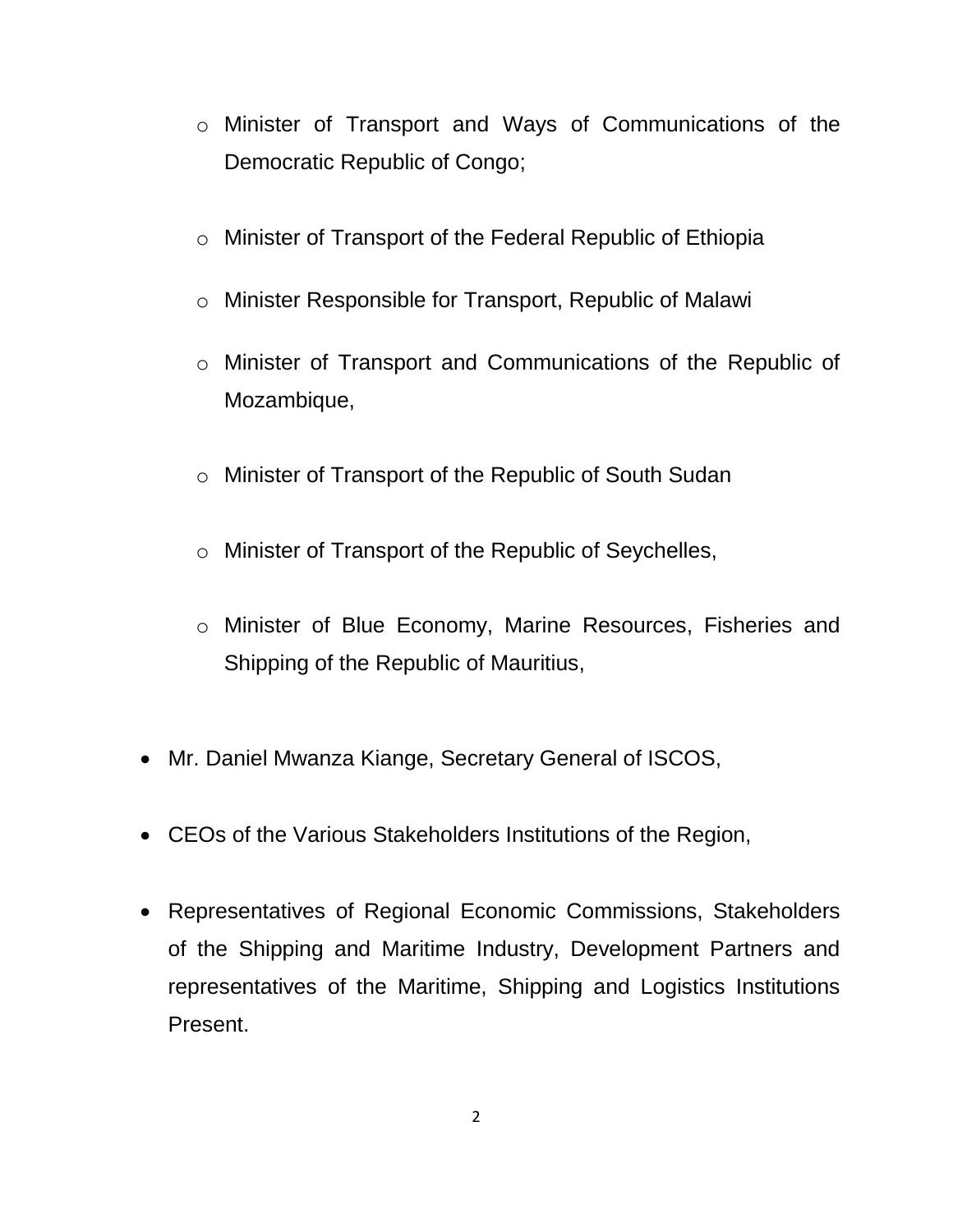- Distinguished Participants,
- All protocols Observed,

#### **Good Morning!**

## **Chairman, Members of Assembly and Distinguished Participants**, **Ladies and Gentlemen**,

First of all, I would like to start by thanking Almighty God for keeping us alive and for giving us health, strength and opportunity to meet and discuss issues of our common interests for the benefits of our Member States and the Region at large.

Secondly, I would like to thank the host of this meeting for a warm welcome I received from the airport to the hotel and the venue of this meeting. Generally, I appreciate the hospitality of the organizers and the people of Uganda for their hospitality.

# **Chairman, Members of Assembly and Distinguished Participants**, **Ladies and Gentlemen**,

On behalf of Hon. Prof. Makame Mnyaa Mbarawa, the Minister of Works and Transport in the United Republic of Tanzania, I am privileged and honoured to have this opportunity of presenting the Statement of the United Republic of Tanzania to the 7<sup>th</sup> ISCOS Assembly of Ministers.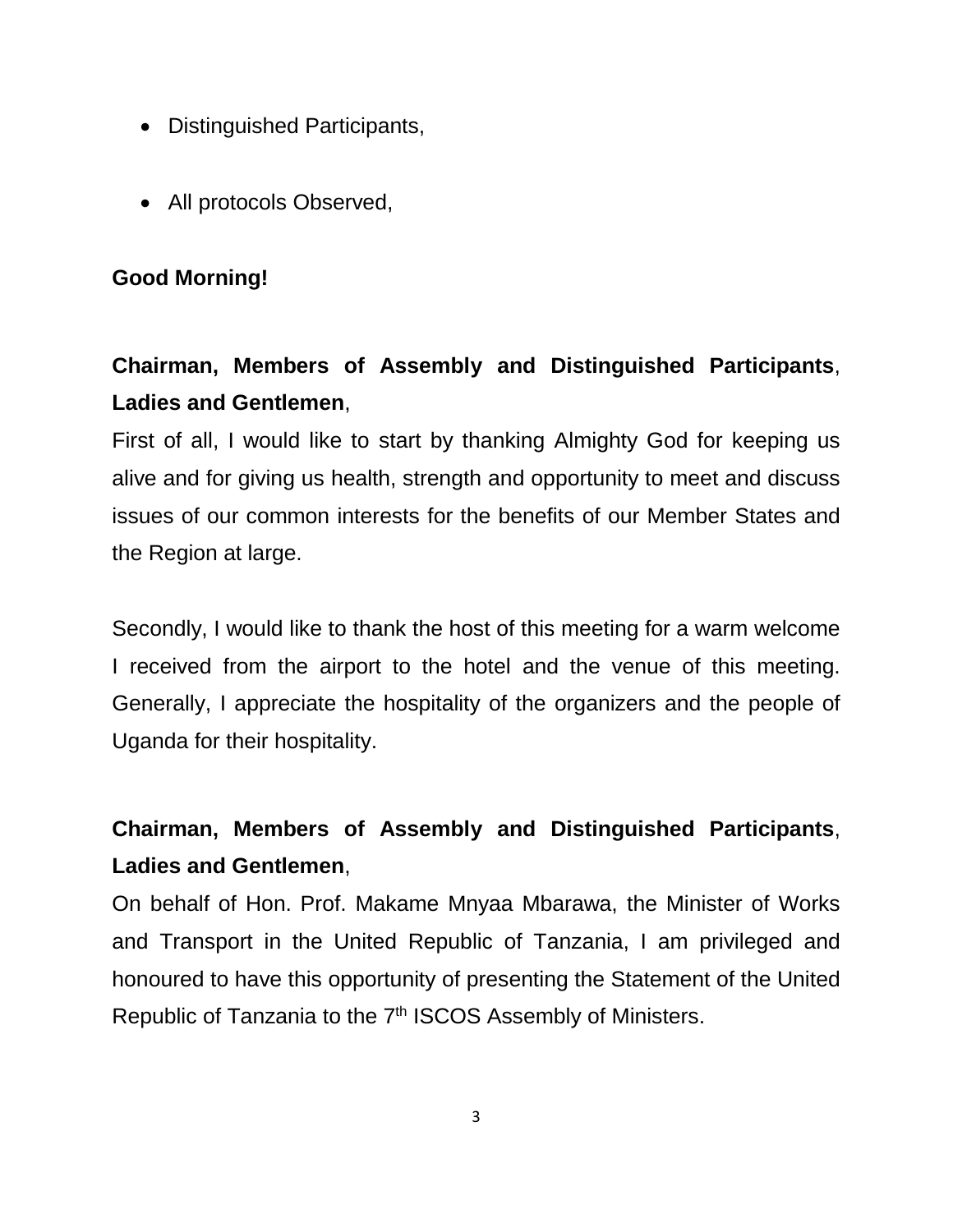#### **Chairman, Members of Assembly and Distinguished Participants**, **Ladies and Gentlemen**,

It gives me a great pleasure to be part of this important meeting of the highest organ of ISCOS. From the onset, I wish to take note of the presence of our counterpart Ministers from our neighboring States and take this opportunity to appreciate their attendance despite their busy schedules and other pressing matters at home countries. Your attendance to this meeting signifies the value and the importance you attach to collaborations and togetherness.

## **Chairman, Members of Assembly and Distinguished Participants**, **Ladies and Gentlemen**,

We are all aware that maritime transport (oceans, seas and inland waterways) is the major and cheapest mode of transport due to its higher carrying capacity which lowers the unit cost. The maintenance cost of maritime transport as a conveyor is very low compared to road and rail transport which we must look after and improve all the time. However, it is also a mode that cuts across political boundaries, traversing nations and continents. It is also a highly technical area which requires operational and managerial expertise.

The formation of ISCOS by States in the region was out of this realization and the need to have regionally coordinated approaches to matters of shipping and trade facilitation. As a region, we can agree that we have not fully exploited the competitive cost of maritime transport and we shall be

4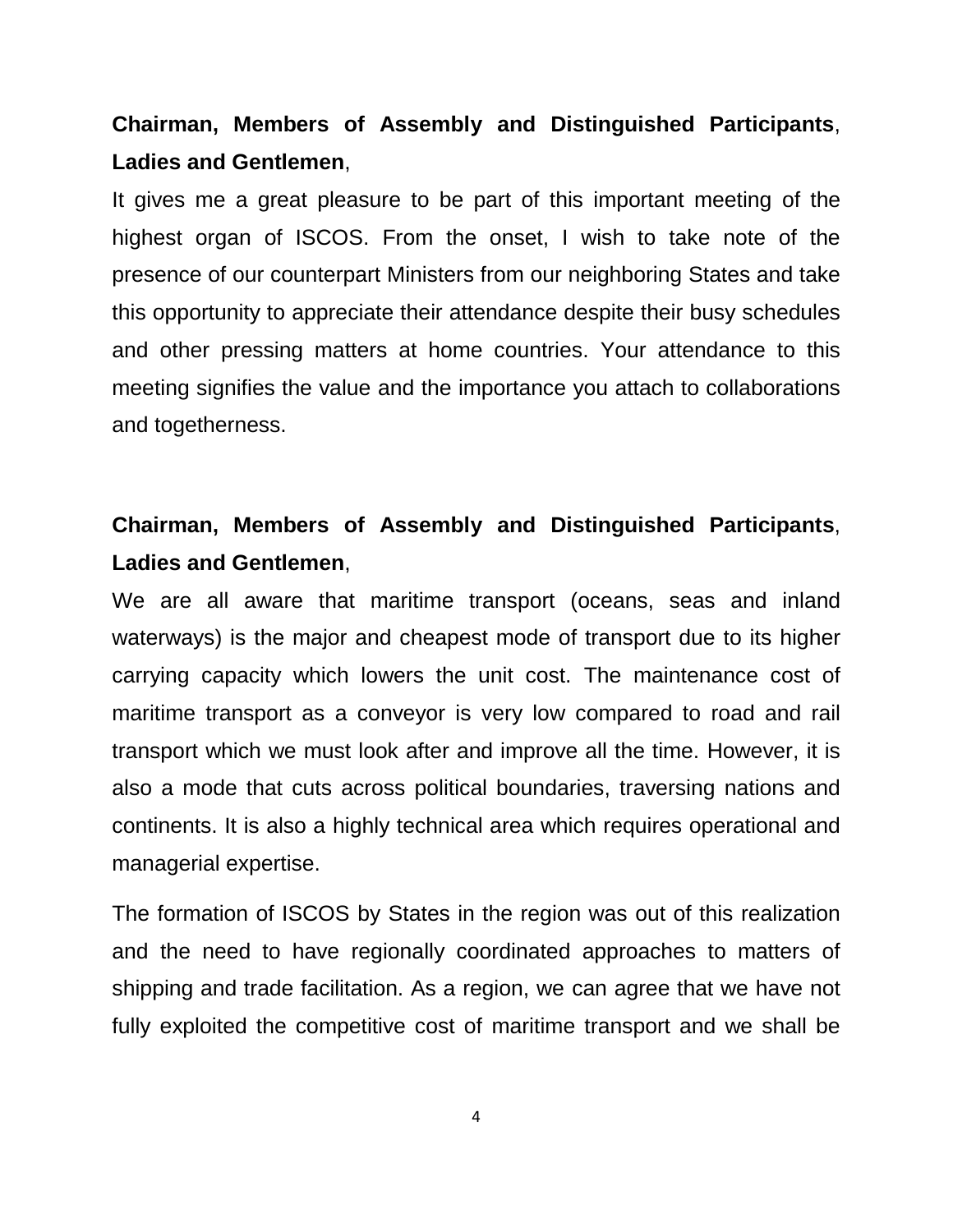looking forward to benefiting from the expertise and experience of ISCOS in providing technical guidance and support.

## **Chairman, Members of Assembly and Distinguished Participants**, **Ladies and Gentlemen**,

I wish to commend ISCOS on her advisory role. Members were advised on the need to enforce marine cargo insurance laws which prohibit offshore marine cargo insurance cover for their imports. I wish to report that Tanzania started its implementation from January 2018 by making amendments on the Insurance Act. Although the pace of implementation by local insurance is still low, we are making steady progress in this area and trying to remove all teething issues which come as a result of a new idea. I urge the Secretariat of ISCOS to continue coordinating and providing technical support to our regional and local insurance firms together with their stakeholders in their efforts to ensure MCI domestication becomes a success story in the region.

## **Chairman, Members of Assembly and Distinguished Participants**, **Ladies and Gentlemen**,

The importance of well trained and knowledgeable work force in specialized sectors like maritime transport cannot be overemphasized. The maritime transport sector requires both sea and land-based work force who are well equipped with industry knowledge that meet the expectations of employers. The need for pulling our resources together for proper training facilities commensurate to international standards cannot be over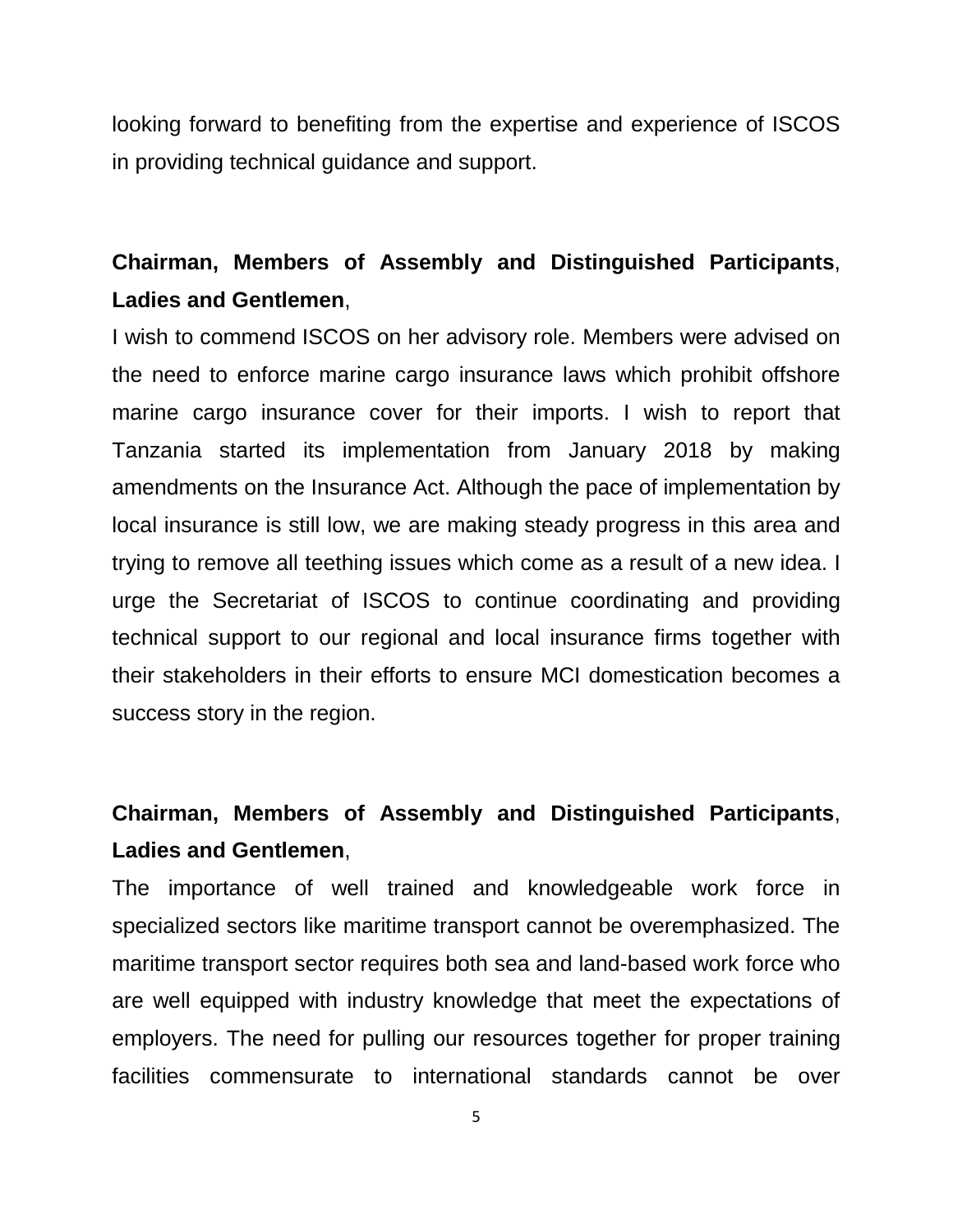emphasized. Our region is well placed to become a world basket for seafarers. I am happy that both of ISCOS' sea states, the United Republic of Tanzania, and the Republic of Kenya are on the IMO – STCW Whitelist, meaning that we can produce seafarers who meet IMO standards.

However, even as we may produce internationally accepted seafarers, they do not have access to sea-time facilities or call it industrial training, which is a pre-requisite for their competencies as a matter of their career pathways. The Assembly should be armed to consider Member States capacity and priorities for engaging major world shipping lines to provide sea-time arrangements with our seafarers.

## **Chairman, Members of Assembly and Distinguished Participants**, **Ladies and Gentlemen**,

As we move from land transport to maritime transport for the vast resource in the blue economy, we should note that our major water bodies, are shared by different States. Lake Victoria which is the largest Lake in Africa and second largest in the World, is shared by the United Republic of Tanzania, the Republic of Uganda, and the Republic of Kenya. Lake Tanganyika is shared by the United Republic of Tanzania, the Republic of Zambia, the Democratic Republic of Congo (DRC), and the Republic of Burundi. In addition, Lake Nyasa which is shared by the United Republic of Tanzania, the Republic of Malawi and the Republic of Mozambique.

Therefore, joint efforts among adjoining states are required in harnessing the blue economy equitably and sustainably. For example, transport on Lake Victoria will flourish if, Tanzania, Uganda and Kenya inland ports are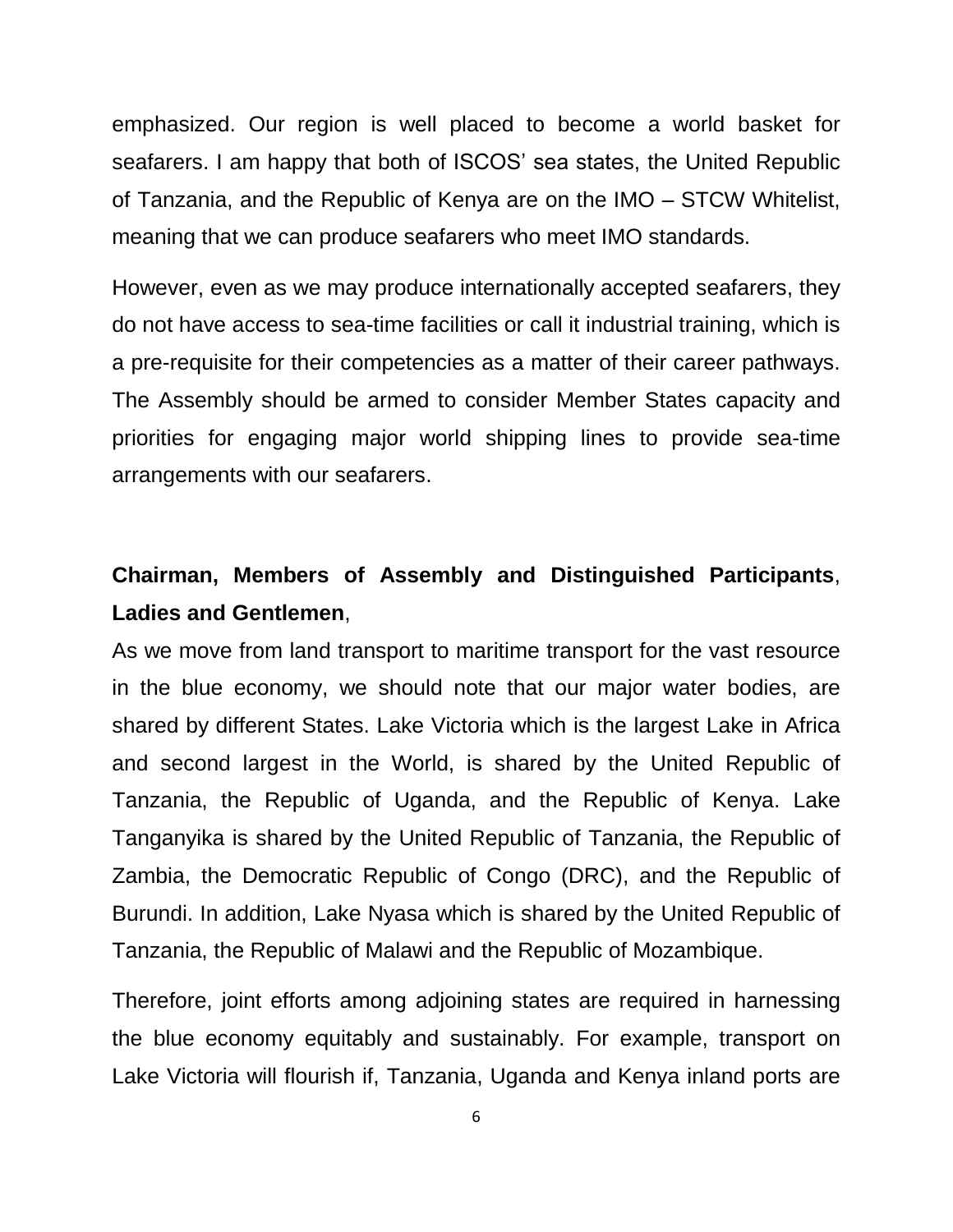concurrently developed and maintained to handle same vessels at the same level of efficiency, because inefficiency on one port will negatively impact other ports. I wish to commend ISCOS for convening the Stakeholders' Forum for the Facilitation of Shipping and Trade across Lake Tanganyika, at which some issues hindering seamless flow of goods and passengers are deliberated.

## **Chairman, Members of Assembly and Distinguished Participants**, **Ladies and Gentlemen**,

Tanzania as a coastal state has continued to provide passage and facilitate the movement of transit goods through ports and along the corridor. We have implemented the Dar es Salaam Maritime Gateway Project (DMGP) which involved deepening and strengthening of berths, the construction of a new multipurpose berth at Gerezani Creek, deepening and widening the entrance channel and turning basin in the port, and improving the rail linkages and platform in the port. Apart from Dar es Salaam port, we have expanded Mtwara port and rehabilitated the Tanga Port by increasing equipment and dredging to bring the ships at quay reducing operational costs at outer anchorage. These projects are aimed at doubling the throughput capacity, reducing vessel waiting time and berth occupancy while increasing operational productivity. Tanzania is committed to continue serving the transit markets better. I urge ISCOS to continue sensitizing importers and exporters to clear their cargo timely to avoid congesting port yards.

7